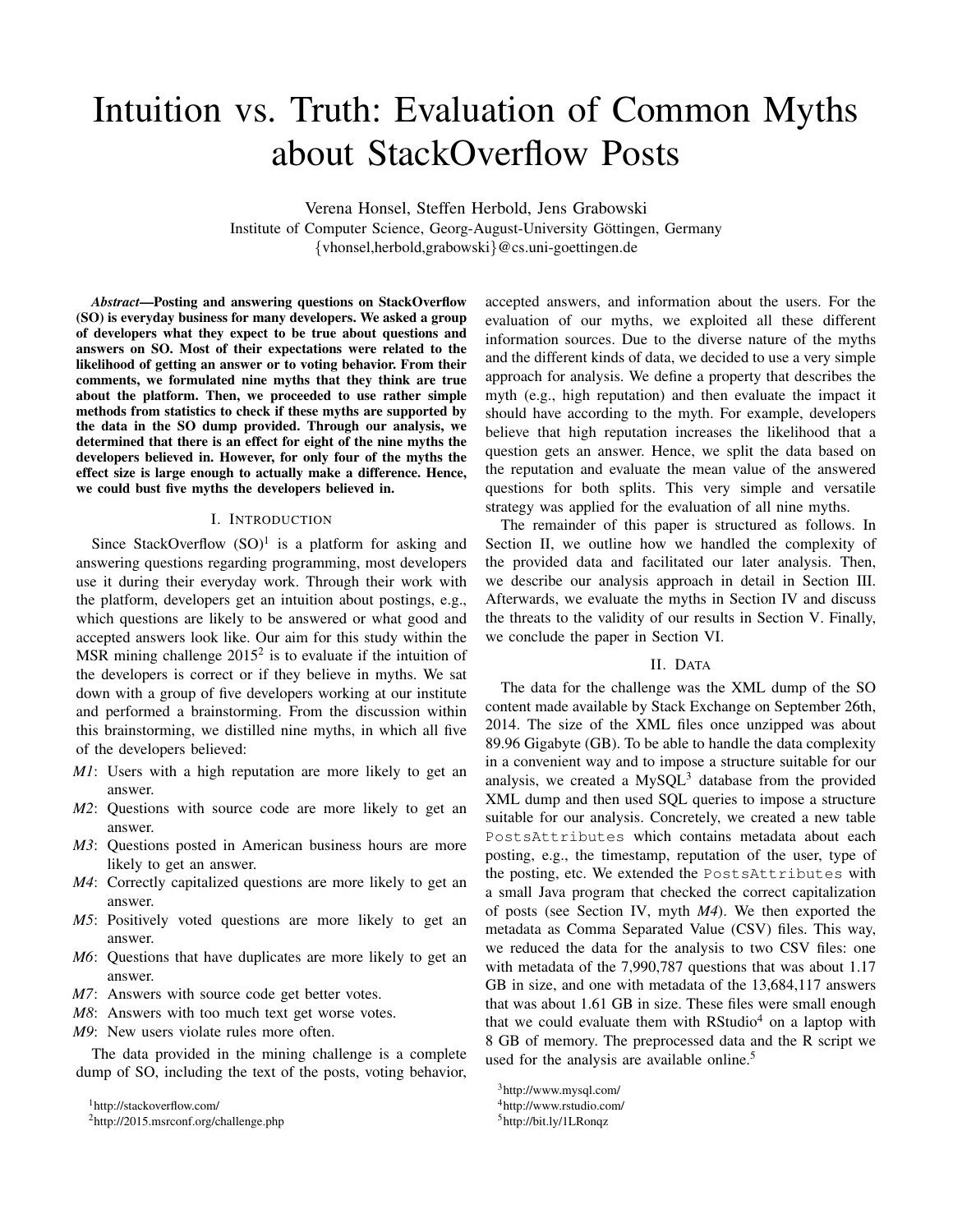#### III. ANALYSIS METHOD

To evaluate the myths, we formulate them in a structured way and either accept or reject them based on their support in the data. The structure is based on two properties  $A$  and  $B$ , and according to the myth there should be a correlation between the two properties. Once we defined  $A$  and  $B$  for a myth, we split the data into two partitions based on property  $A: data_A$ where A is fulfilled and  $data_{\bar{A}}$  where A is not fulfilled. We then report the mean value of property  $B$  on both sets  $data_A$ and  $data_{\bar{A}}$ . If the property is defined using some threshold t, e.g.,  $A = valueOf(X) > t$ , we calculate the mean of X. Moreover, we perform a Mann-Whitney-U test [1] to evaluate if the difference we observe is significant.

While this concept may seem abstract, when applied it is actually quite simple. Consider the myth "*M1*: Users with a high reputation are more likely to get an answer". Then our property  $A = \text{reputation} > t$  with an appropriate threshold t, and our property  $B = \text{hasAnswer}$ . Our aim is to observe if there actually is such a correlation, i.e., if a high reputation means a higher likelihood of getting an answer. We start by splitting the data in two sets: one with the questions posted by users with high reputation and one with the questions posted by users with low reputation. Then, we evaluate the mean value of the attribute *hasAnswer* in both of these sets. Note, that *hasAnswer* is a binary attribute, i.e., the mean value is actually the percentage of answered question. Furthermore, we calculate the *p-value* for the significance of the difference between the mean values with the Mann-Whitney-U test.

We report all results within our case study and draw a conclusion from them. Our conclusions are based on two criteria:

- The results must be statistically significant with a significance level of 0.001, i.e., if we have 99.9% confidence in the difference. Hence, we accept the results as valid if the *p*-value  $< 0.001$ .
- For the myths *M1*–*M6*, we evaluate the percentage of answers given. In order to take the effect size into account, we only accept those myths as true where there is a difference of at least 10%. The other myths are busted.
- The myths *M7*–*M9* consider voting behavior and rule violations. We do not define an absolute effect size for these myths, because we expect the average number of votes/violations to be rather low. Instead, we define a proportional effect size and accept the myth as true if there is a change of at least 50% in the measured value if property A is fulfilled, in comparison to where property A is not fulfilled. For example, if the value where property A is not fulfilled is 1 and we expect an increase due to property A, we accept the myth if and only if the value with property A fulfilled is 1.5.

### IV. NINE MYTHS ABOUT SO

In the following, we explain the rational for each myth, define the criteria used for evaluation of the myth , and report

the results of the evaluation. We do not report the *p-value* for the evaluations. Due to the huge amount of data, all the effects we found are statistically significant with a  $p$ -value  $< 10^{-16}$ . A summary of the results is depicted in Table I.

# *M1: Users with a high reputation are more likely to get an answer*

*Rational:* Reputation is an important measure of how trustworthy a user is. Users earn reputation, e.g., by getting upvotes and accepted answers. They can also loose reputation, e.g., by getting a downvote. Therefore, reputation is seen as an indicator that a user asks important questions and gives high quality answers. From this follows the intuition that questions asked by users with a high reputation are more likely to get an answer.

*Criteria applied:* This myth is already used in the example in Section III. We determined the threshold t for *high* user reputation as the upper quartile of the reputation of all SO users, which is 20, i.e., our property  $A$  is *reputation*  $> 20$ .

*Result:* There is a strong impact of the reputation on the the likelihood of answers. Users with high reputation get an accepted answer in 64.8% of the cases, whereas those with a low reputation only get answers in 30.7% of the cases. The effect size is with 34.1% quite large. Therefore, we accept this myth as true. Reputation is an important factor for getting answers. A similar result is stated by Movshovitz-Attias et al. [2], who retrieve patterns based on active question asking/answering and high user reputation.

# *M2: Questions with source code are more likely to get an answer*

*Rational:* Our underlying assumption is that code examples within the post are conductive for the understanding of potential readers. A deeper understanding translates to more confidence in formulating an answer.

*Criteria applied:* The property A we evaluate here is if a question contains a  $\le$  code> tag, i.e., part of the question is highlighted as source code. The property B is *hasAnswer*, as in the example used in Section III.

*Result:* There is only a weak impact of having source code in the question on the likelihood of getting an answer. Questions with source code get an answer in 59.8% of all cases, questions without code only in 52.3% of all cases. The effect size is rather small with only 7.5% and, therefore, too small to make a big difference. Therefore, this myth is busted.

# *M3: Questions posted in American business hours are more likely to get an answer*

*Rational:* We expect that questions that do not get attention rather shortly after being asked to be pushed back in favor of newly incoming questions. Hence, we expect that questions posed in times when active users of SO are available are more likely to attract their intention and from this are more likely to get answered. Due to the English language of the platform and the huge number of developers working the the USA, we suspect a big impact of the American business hours.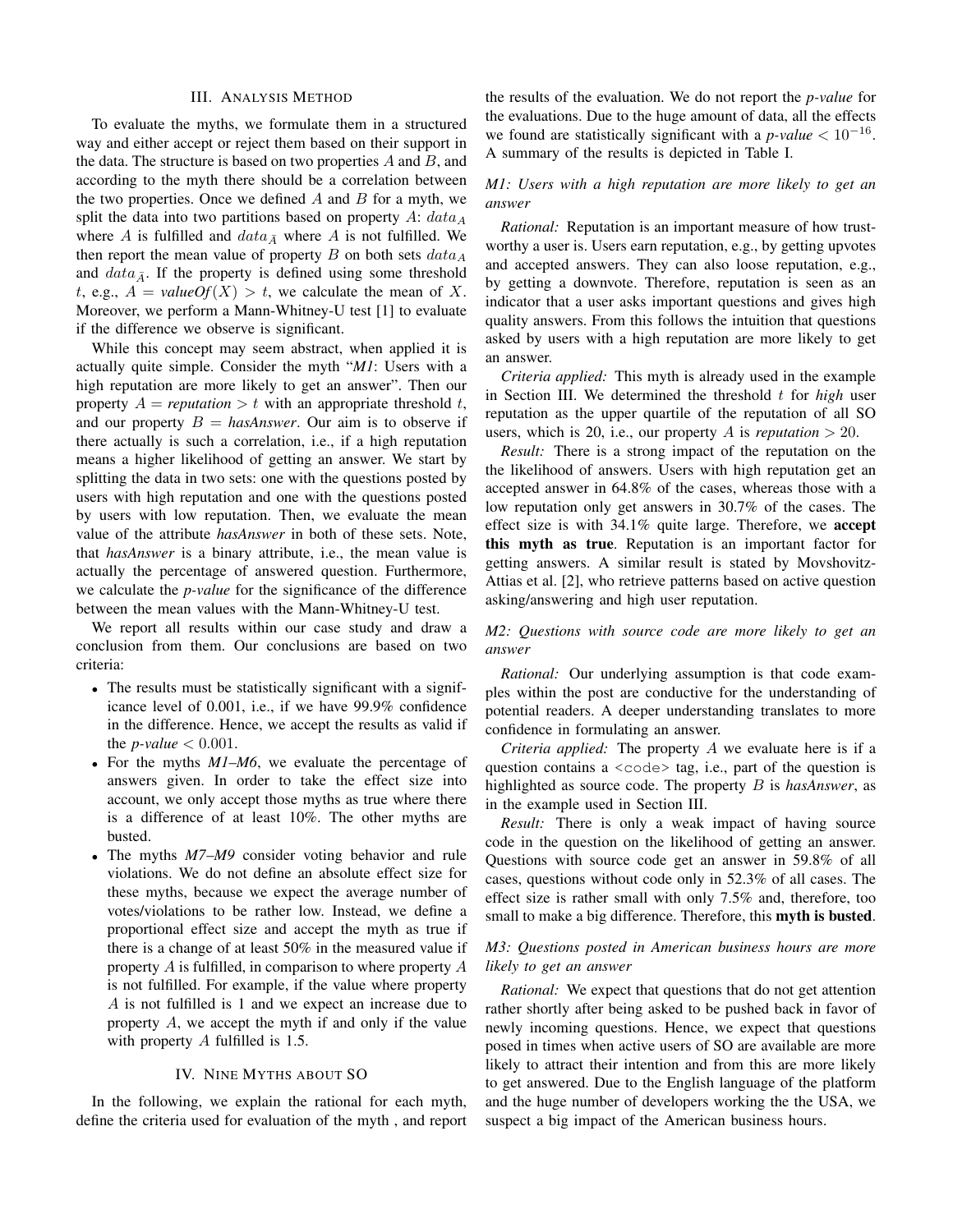

Fig. 1: Percentages of answered questions per hour.

*Criteria applied:* Property A are the American business hours, which we defined as 9:00 o'clock eastern time (UTC-05:00) until 17:00 o'clock pacific time (UTC-08:00), i.e. from 14:00 o'clock UTC till 2:00 o'clock UTC. We did not account for daylights savings time, which could have caused some noise at the boundaries. The property B is *hasAnswer*, as in the example used in Section III.

*Result:* There is only a weak impact of the American business hours on the likelihood of getting an answer. Questions asked within the American business hours get answered 59.4% of the time, whereas questions asked at other times only get an answer 55.4% of the time. Figure 1 visualizes this drop outside of the business hours. This finding is similar to Bosu et al. [3], where the authors also observe the same drop in efficiency of answering. However, we only observe an effect size of 4%, which is too small for us to accept this myth. Therefore, this myth is busted.

# *M4: Correctly capitalized questions are more likely to get an answer*

*Rational:* There are two reasons for assuming that capitalization plays an important role. First, the readability and second, we assume that developers tend to answer more likely to posts where the authors exert themselves for writing and describing their problems properly.

*Criteria applied:* We applied a simple heuristic to check if capitalization is used correctly. First, we parsed the question with an HTML parser. Then, we removed all links and source code. For the remainder of the text, we heuristically determined the start of a sentence as (a) the start of the post or (b) a dot followed by a space. We then checked if the next character was upper case and use the percentage of correctly capitalized words as capitalizationScore. Because our heuristic is not perfect, we assume correct capitalization if capitalization Score  $> 0.5$ , which is our property A. The property B is *hasAnswer*, as in the example used in Section III.

*Result:* There is a weak impact of correct capitalization on the likelihood of getting an answer. Correctly capitalized questions get answered 57.9% of the time, whereas questions without correct capitalization get an answer 52.7% of the time. The effect size is very small with only 5.2%. Therefore, this myth is busted. However, we observed that 92.4% of the

asked questions use correct capitalization. Hence, it seems that this question is for the most part actually irrelevant, since correct capitalization is used anyway.

# *M5: Positively voted questions are more likely to get an answer*

*Rational:* This myth is tangible, because if many people have same issues, they tend to vote the question targeted to resolve these. Because of this attention they are also more likely to get an answer.

*Criteria applied:* Our property A for this question is  $votes = positiveVotes - negativeVotes > 0$ , i.e., we say that a question is positively voted if it has more positive votes than negative votes. We count upvotes and marking as favorite as positive votes and downvotes as negative votes. The property B is *hasAnswer*, as in the example used in Section III.

*Result:* There is a strong impact of positive votes on the likelihood of getting an answer. Questions with more positive than negative votes get answered 66.2% of the time, whereas other questions only get answered 48.5% of the time. The effect size is quite large with 17.7%. Therefore, we accept this myth as true.

# *M6: Questions that have duplicates are more likely to get an answer*

*Rational:* Similar to *M5* the post under investigation are of interest to a larger amount of people, so we assume them to get answered more probably.

*Criteria applied:* Our property A is if a question has a marked duplicate in the dump. The property B is *hasAnswer*, as in the example used in Section III.

*Result:* There is a strong impact of duplicates on the likelihood of getting an answer. Questions with marked duplicates get answered 77.6% of the time, whereas other questions only get answered 57.3% of the time. The effect size is quite large with 20.3%. Therefore, we accept this myth as true. However, we observe that only 1.3% of the questions have duplicates. So while this effect is quite strong, luckily, there are still not too many duplicates.

#### *M7: Answers with source code get better votes*

*Rational:* From the point of a developer struggling with a certain programming issue it can be of great help to get example code or workarounds, which helps to solve it. Thus, we think that answers containing source code get more positive votes.

*Criteria applied:* Our property A is the same as for *M2* but this time defined for answers, i.e., if an answer contains a  $\le$  code> tag. We use votes = positiveV otes – negativeV otes (see *M5*) as foundation for property B.

*Result:* There is an impact of having source code within the answer on the voting behavior. Answers with source code get 2.45 votes on average, whereas answers without code only get 1.69 votes. This is an increase of 45%, which is below the 50% increase threshold for the effect size. Therefore, this myth is busted. Source code gives an advantage, but not a major one.